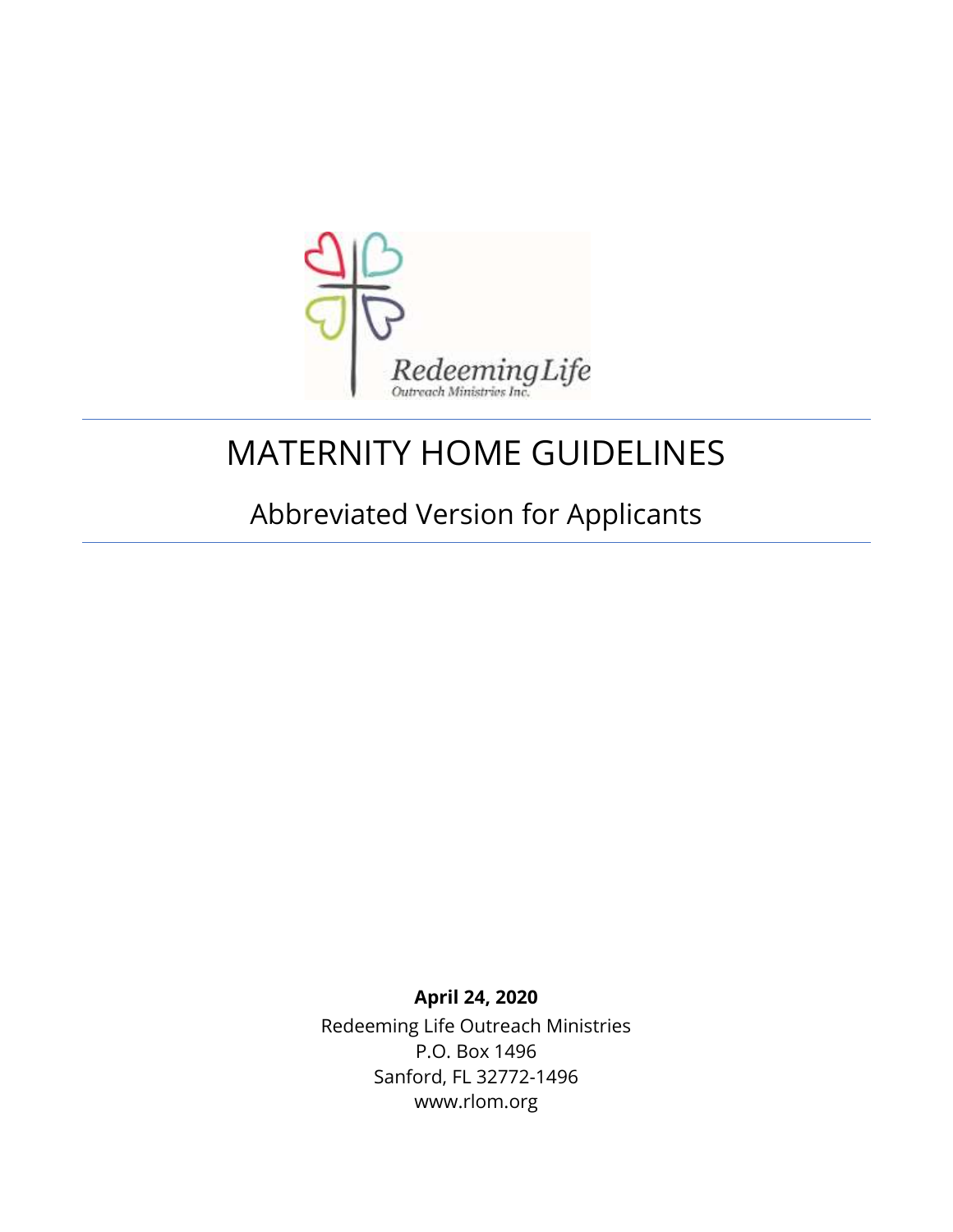### **Table of Contents**

#### Rev. 10/23/18

#### Financial Literacy

| 10 |
|----|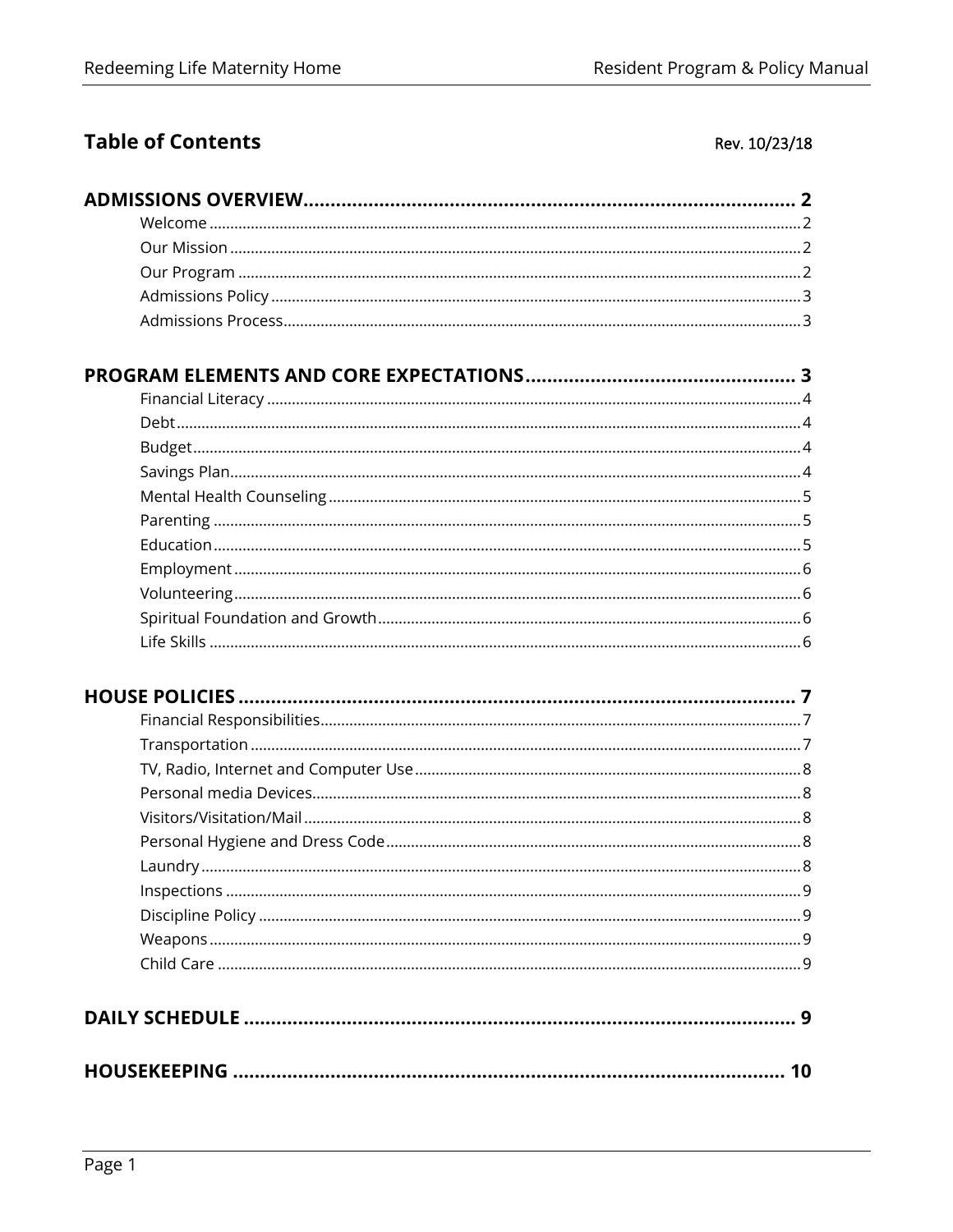## **ADMISSIONS OVERVIEW**

#### **Welcome**

Welcome to the Redeeming Life Maternity Home. We are a Christian maternity home for single expectant women. We pray your residency will prepare you for your future and equip you with tools that will help you master everyday life situations. We are here to assist and help you achieve that goal.

This Policy Handbook has been prepared for you to provide a detailed description of our residential program. Please familiarize yourself with our expectations and regulations. Our hope is that this house will be considered your home and a place of comfort, peace and growth as you prepare for your baby's arrival. As with any home, rules and expectations are present to ensure peaceful coexistence for all residents.

All the guiding principles of Redeeming Life are based on the fruit of the Holy Spirit:

*But the fruit of the Spirit is love, joy, peace, patience, kindness, goodness, faithfulness, gentleness, selfcontrol; against such things there is no law.* Galatians 5:22-23

#### **Our Mission**

Motivated by God's grace, Redeeming Life Outreach Ministries seeks to reach out with the love of Christ to support single expectant mothers. We do this by providing a safe, stable, Christ-centered home with opportunities for growth in their relationship with their Savior, as well as career, parenting, and life skills education, that they might love and care for their children as God loves and cares for them.

> *"Little children, let us not love in word or talk, but in deed and in truth."* 1 John 3:18

#### **Our Program**

Redeeming Life's maternity home program Is a comprehensive, live-in, full-time life-skills training program for single, pregnant women in crisis. **We believe that faith, family, and education are key to living a happy, healthy, hope-filled life.** With that in mind, our residents live together as a family, and they eat, pray, and study God's Word together. They learn to support and forgive one another and to accept forgiveness. **Redeeming Life is NOT an emergency shelter, pregnancy center, medical center, day program, walk-in clinic, or crisis counseling center.**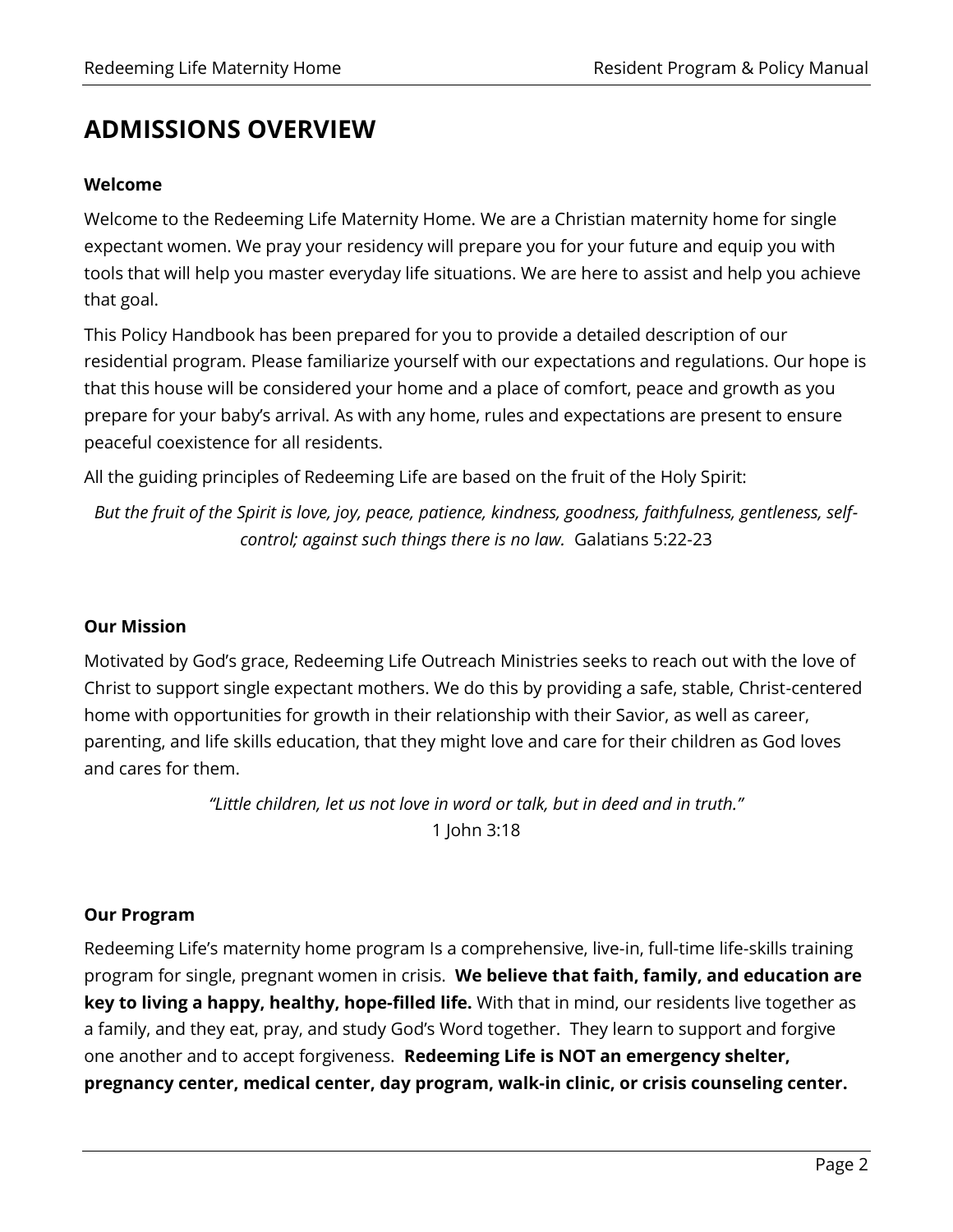#### **Admissions Policy**

At Redeeming Life, we recognize each of our applicant's situations will be unique. Therefore, each case will be evaluated on an individual basis. If we are unable to offer you residency at Redeeming Life, our staff will make every effort to work with other community agencies to assist you in finding a program that best meets your needs.

After your personal interview with our admissions staff, our team will meet to review your application and decide if residency at Redeeming Life is the best option for you. **It is important for you to know that residency at Redeeming Life is completely voluntary.** Our decision to admit you into the home is in no way binding upon you; you are free to accept or reject the offer.

Our admissions policy also requires that prospective residents must pass a comprehensive drug test, psychological screening, and full background check. Reading, understanding and accepting the policies outlined in this manual are part of your admissions process. After reviewing the guidelines with your admissions counselor, and after you agree to our policies, procedures and rules, you will be asked to sign a letter of acceptance, which will become part of your file. Redeeming Life reserves the right to revoke your residency at any time.

#### **Admissions Process**

- 1. **Guidelines:** Applicant reviews our Guidelines (this document) or FAQ's to determine if the program is right for them.
- 2. **Application:** Applicant completes an application (online form or MS Word doc)
- 3. **Admissions Review:** The admissions team reviews the application to determine if the program will meet the applicant's needs. The result is either an invitation for a personal interview or a referral to another ministry for services.
- 4. **Phone Interview:** Applicant is called to clarify application answers and schedule interview.
- 5. **In-Person or Video Interview:** Applicant meets with admissions staff for a personal interview, tour, and discussion and Q&A about the program.
- 6. **Invitation for Residency:** Applicant is given a formal Invitation for Residency with documents outlining what acceptance entails.
- 7. **Admissions Testing:** Prior to moving in, the applicant must take and pass urine drug test and background check. Once passed, a move-in date is set.
- 8. **Move-In:** Applicant brings personal belongings on move-in day, and agrees that all bags, suitcases, personal belongings, and assigned bedroom are subject to inspection during the move-in process by RLOM staff. Applicant meets with staff and signs intake paperwork which includes written documentation to certify that she agrees to comply with RLOM Program Policies.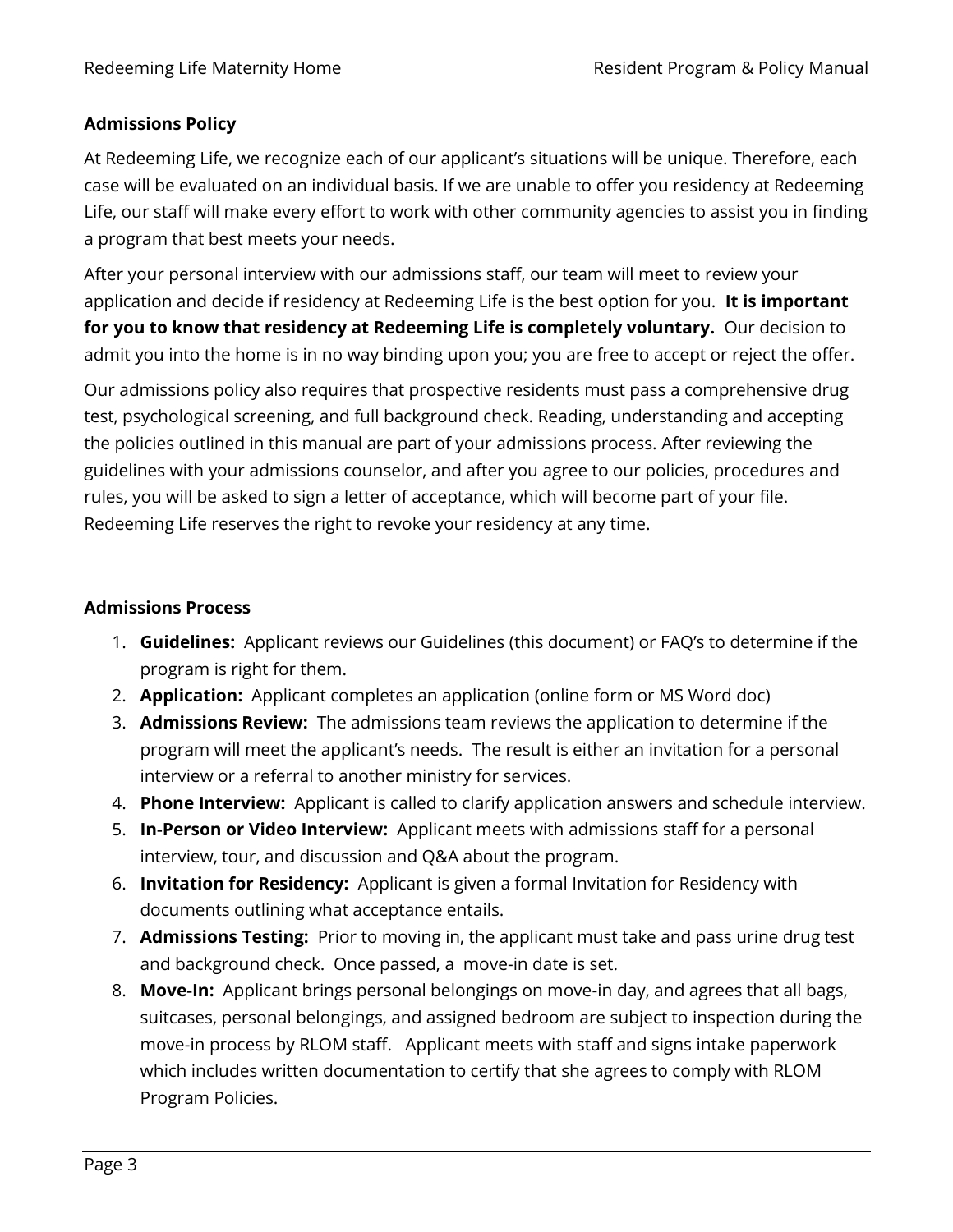## **PROGRAM ELEMENTS AND CORE EXPECTATIONS**

#### **Financial Literacy**

*"No one can serve two masters, for either he will hate the one and love the other, or he will be devoted to the one and despise the other. You cannot serve God and money." Matthew 6:24*

Every resident begins the RLOM Financial Literacy Core the first week of residency. This includes financial education using Dave Ramsey's Financial Peace University lessons along with practical activities and modules. In addition to these lessons, residents are required to open a checking and/or savings account and provide monthly bank statements during Life Coach Meetings.

#### **Core Expectations: Resident completes 10 units within the first 90 days of their residency.**

#### **Debt**

#### *"The rich rules over the poor, and the borrower is the slave of the lender." Proverbs 22:7*

Residents will establish a plan to eliminate all existing debt. New debt is prohibited while participating in the Redeeming Life Maternity Home Program.

#### **Budget**

#### *"By wisdom a house is built, and by understanding it is established; by knowledge the rooms are filled with all precious and pleasant riches." Proverbs 24:3-4*

All residents will establish and maintain a budget for monthly and yearly expenses while participating in the Redeeming Life Maternity Home Program. This budget plan will consist of fixed, recurring, and variable expenses. These expenses shall not exceed 40% of a resident's income. The first budget plan will be established by the end of the first month of residency. This budget plan will be reviewed in weekly Life Coach Meeting.

> *"On the first day of every week, each of you is to put something aside and store it up as he may prosper..." 1Corinthians 16:2*

#### **Savings Plan**

All residents will establish and maintain two savings plans while participating in the Redeeming Life Maternity Home Program. The first plan will be 40% of all net/disposable income and established specifically for "move-out fees." These funds belong to the resident. However, these funds are not permitted for use for any expenses except those related to establishing selfsufficient living outside the Maternity Home.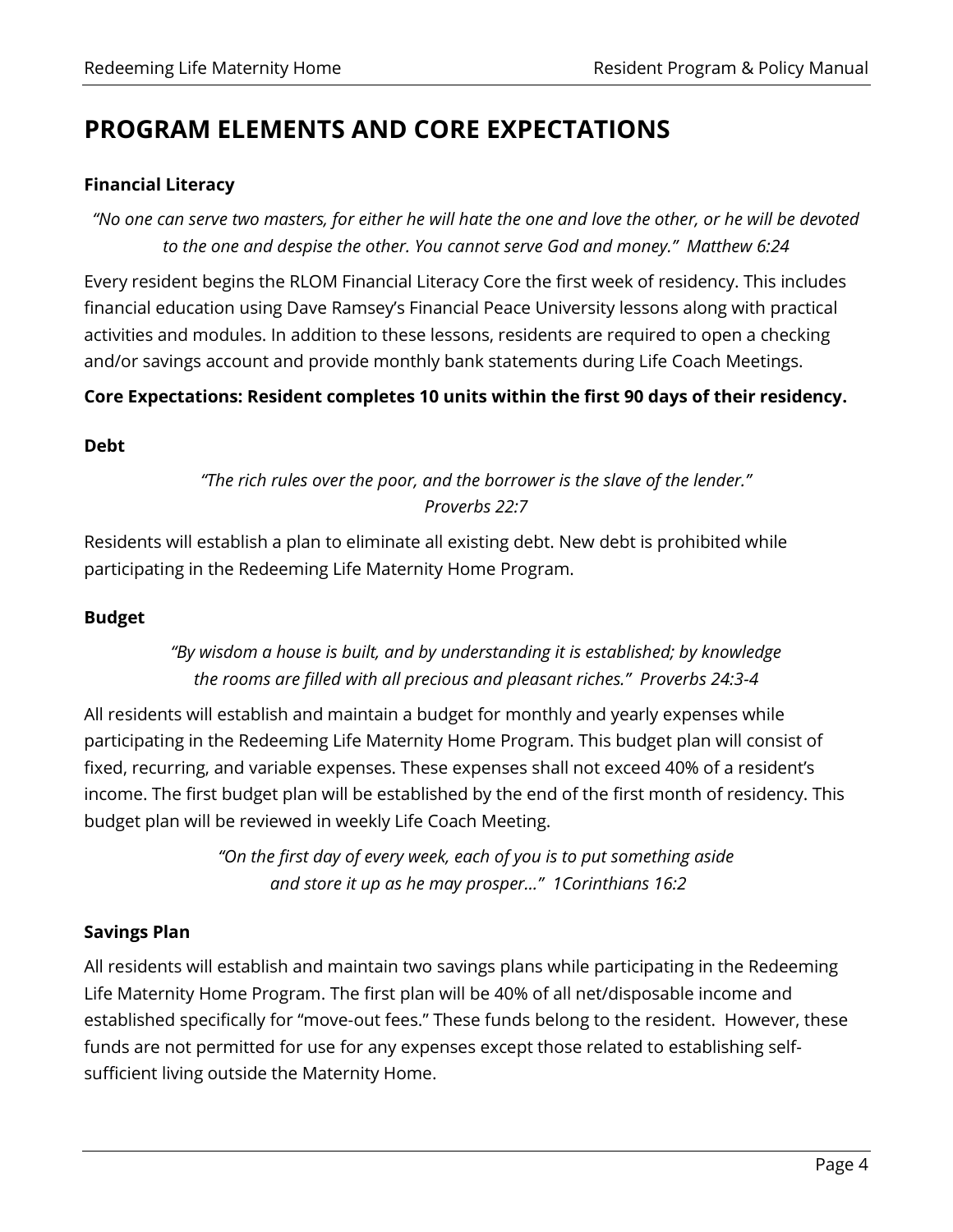A second savings account plan will be 10% of all net/disposable income. The money saved in this account is for any specific need designated by the resident.

Core Expectations: Residents will establish a debt elimination or reduction plan and begin a budget plan to save 50% of income, spend 40% of income, and donate/give back (tithe) 10% of income within the first 90 days.

#### **Mental Health Counseling**

#### *"Without counsel plans fail, but with many advisers they succeed." Proverbs 15:22*

All women will attend individual counseling as a participating resident of Redeeming Life Maternity Home program. The first four sessions with a professional counselor are mandatory and provided by Redeeming Life Outreach Ministries, Inc. An additional four sessions will be provided if additional counseling is advised.

Core Expectations: Resident will attend four counseling sessions. The first will be within two weeks of their move-in date.

#### **Parenting**

#### *"Train up a child in the way he should go; even when he is old he will not depart from it." Proverbs 22:6*

All residents are required to have pre-natal and post-natal care for self and baby. Proof of pregnancy is required upon admission. Any resident seeking or contemplating adoptive placement for her infant will be provided with a licensed adoption counselor.

Core Expectations: Residents will schedule initial doctor's appointment within five days of their move-in date if it has not already occurred. Residents will complete Parenting Units within identified times.

#### **Education**

*"…wisdom is better than jewels, and all that you may desire cannot compare…" Proverbs 8:11*

If a resident does not possess a high school diploma or GED, she will work to achieve that educational goal. Residents pursuing higher education should research field of interest during the first and second week of residency.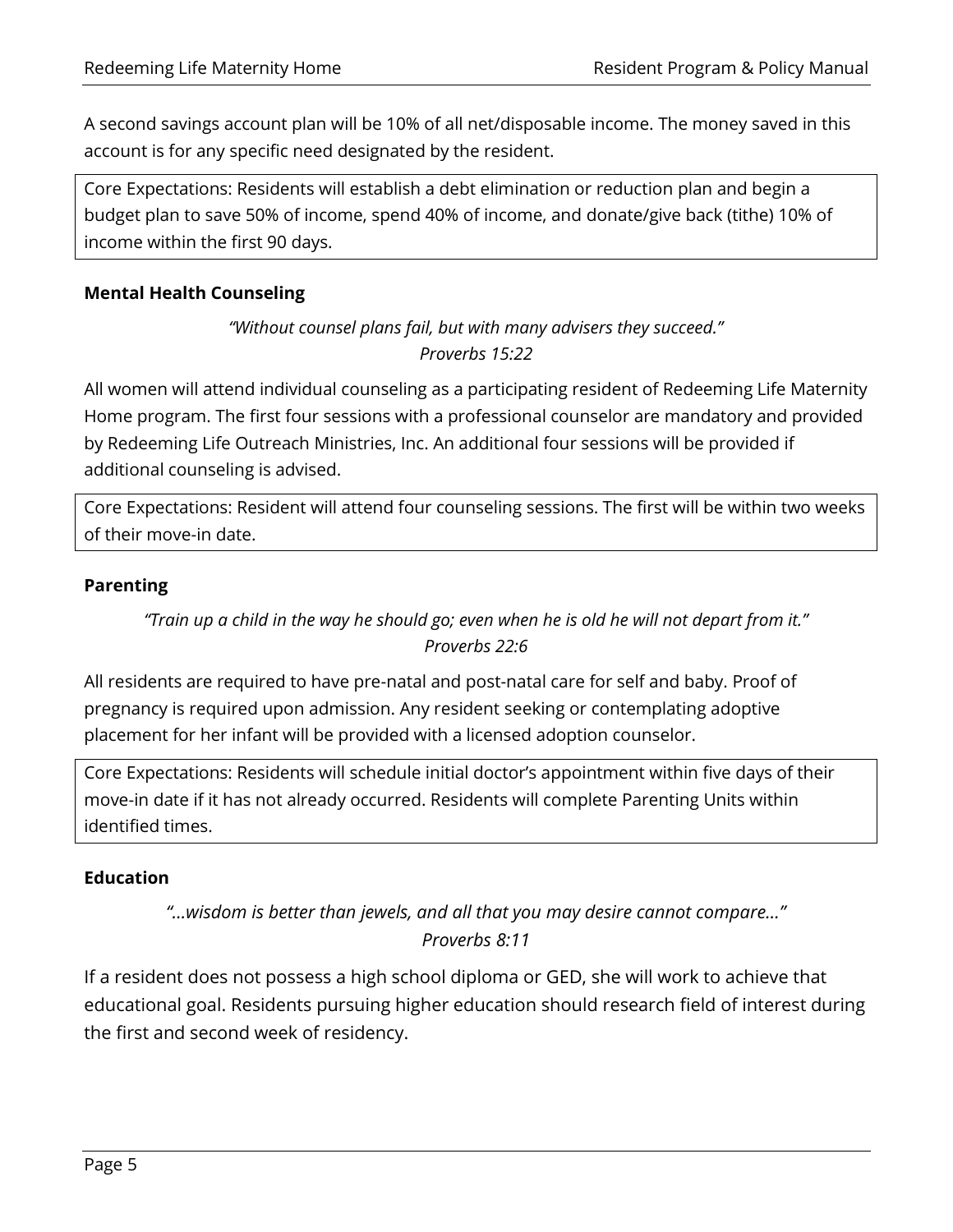#### **Employment**

*"Whatever you do, work heartily, as for the Lord and not for men..."*

*Colossians 3:23*

Residents will seek honorable employment outside the home. chooses the employment path, it must be at least 32 hours weekly either one full time or two part-time positions.

#### **Volunteering**

"*Let brotherly love continue. Do not neglect to show hospitality to strangers, for thereby some have entertained angels unawares." Hebrews 13:1-2*

All residents in the RLOM Program are required to volunteer time in support of qualified not-forprofit agencies.

**Core Expectations:** A resident who has not yet obtained a GED or high school diploma, will begin working immediately on completing this requirement. All residents will secure either full-time or part-time employment within 21 days of admission.

#### **Spiritual Foundation and Growth**

*(Jesus says) "I am the vine; you are the branches. Whoever abides in me and I in him, he it is that bears much fruit, for apart from me you can do nothing." John 15:5*

Redeeming Life Outreach Ministries, Inc. is a faith-based service organization of the Lutheran Church-Missouri Synod. Our mission is to reach out with the love of Christ as we offer physical and emotional support to our residents. Residents are offered opportunities to engage in spiritual growth with other residents, the church community, and individually. RLOM believes families who worship together have healthier and positive relationships with each other. Therefore, all residents are expected to attend worship services at Lutheran Church of the Redeemer and Bible class on Sunday morning.

**Core Expectations:** Attend weekly services, Bible class, and "Explorations" class at Lutheran Church of the Redeemer. Participate in family devotions and Bible studies.

#### **Life Skills**

*"For the Lord gives wisdom; from his mouth come knowledge and understanding; he stores up sound wisdom for the upright; he is a shield to those who walk in integrity, guarding the paths of justice and watching over the way of his saints." Proverbs 2:6-8*

A life skill is the proficiency, ability, or technique you use to enhance and sustain a quality human existence. While residing at Redeeming Life Maternity Home, you will receive training and be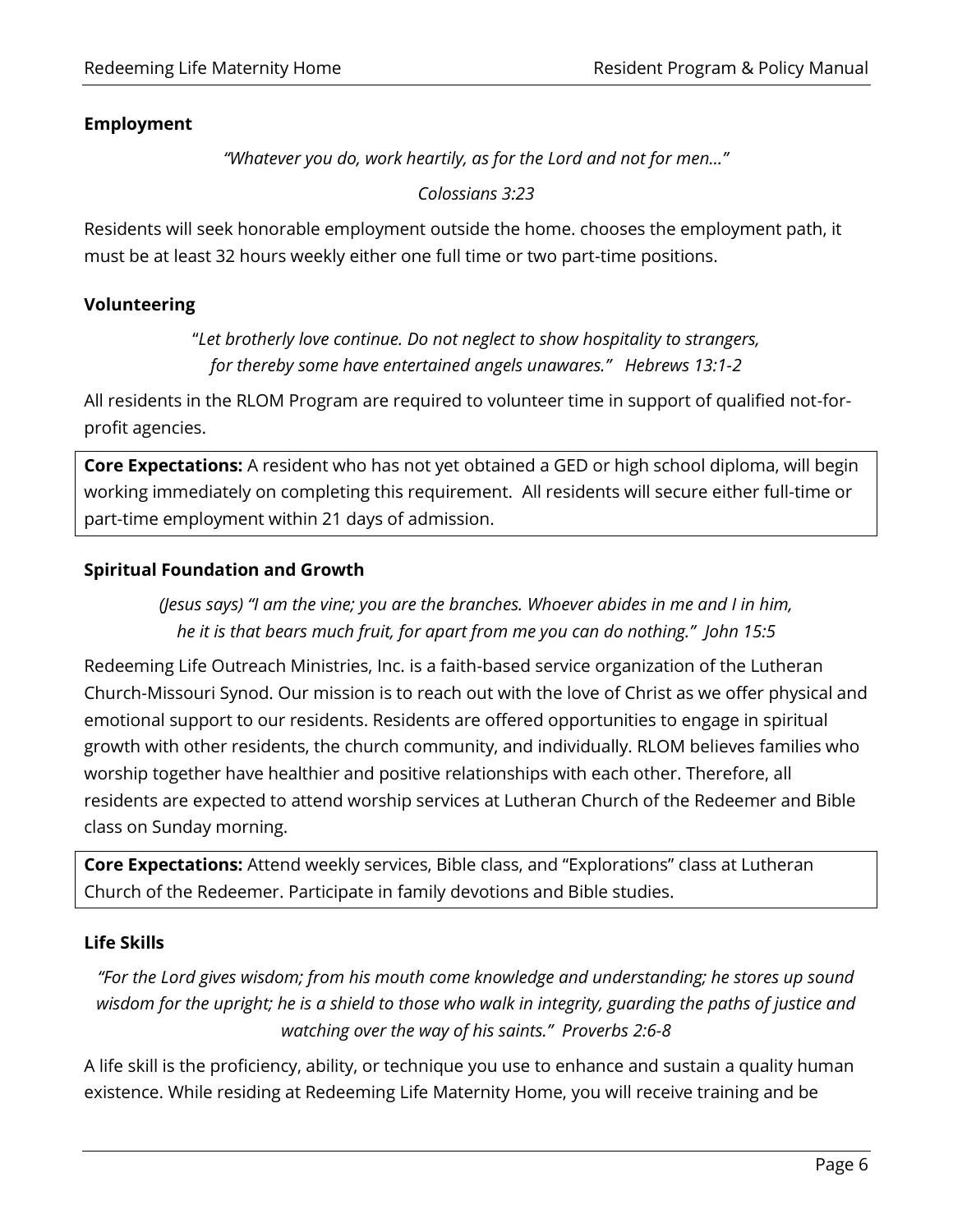directed to learn skills improving your manner of living. These lessons and skills are associated with managing and building a better quality of living, and help you accomplish your ambitions and full potential.

**Core Expectations: Resident will actively participate in and gain healthy and practical life skills while enrolled in the program.** 

## **HOUSE POLICIES**

Our goal at Redeeming Life is to provide a wholesome household environment of trust, security, support, encouragement, and mutual respect between all who live and work here. Policies and procedures are developed and established to insure the protection, safety, and stability of the home and all residents and visitors.

#### **Financial Responsibilities**

Redeeming Life Maternity Home receives gifts and donations from the local community, individuals, and churches designated to assist residents with personal hygiene products, clothing, food items, linens, baby cribs, and many other items. When donations are not available, a resident is expected to purchase necessary personal care items.

Each resident is responsible for all personal medical expenses and those of her baby.

#### **Transportation**

Residents may own a personal vehicle. A valid Florida driver's license, proof of insurance, and vehicle tags must be provided to Redeeming Life Outreach Ministries. All residents may participate in provided house transportation as scheduled for Walmart grocery and general shopping, special planned house events and outings, and hospital delivery. Residents are not allowed to transport other RLOM residents in their personal vehicle.

Residents must provide their own transportation to work, school, day care, doctor or medical appointments of self and child, and any shopping outside the weekly scheduled Walmart trip.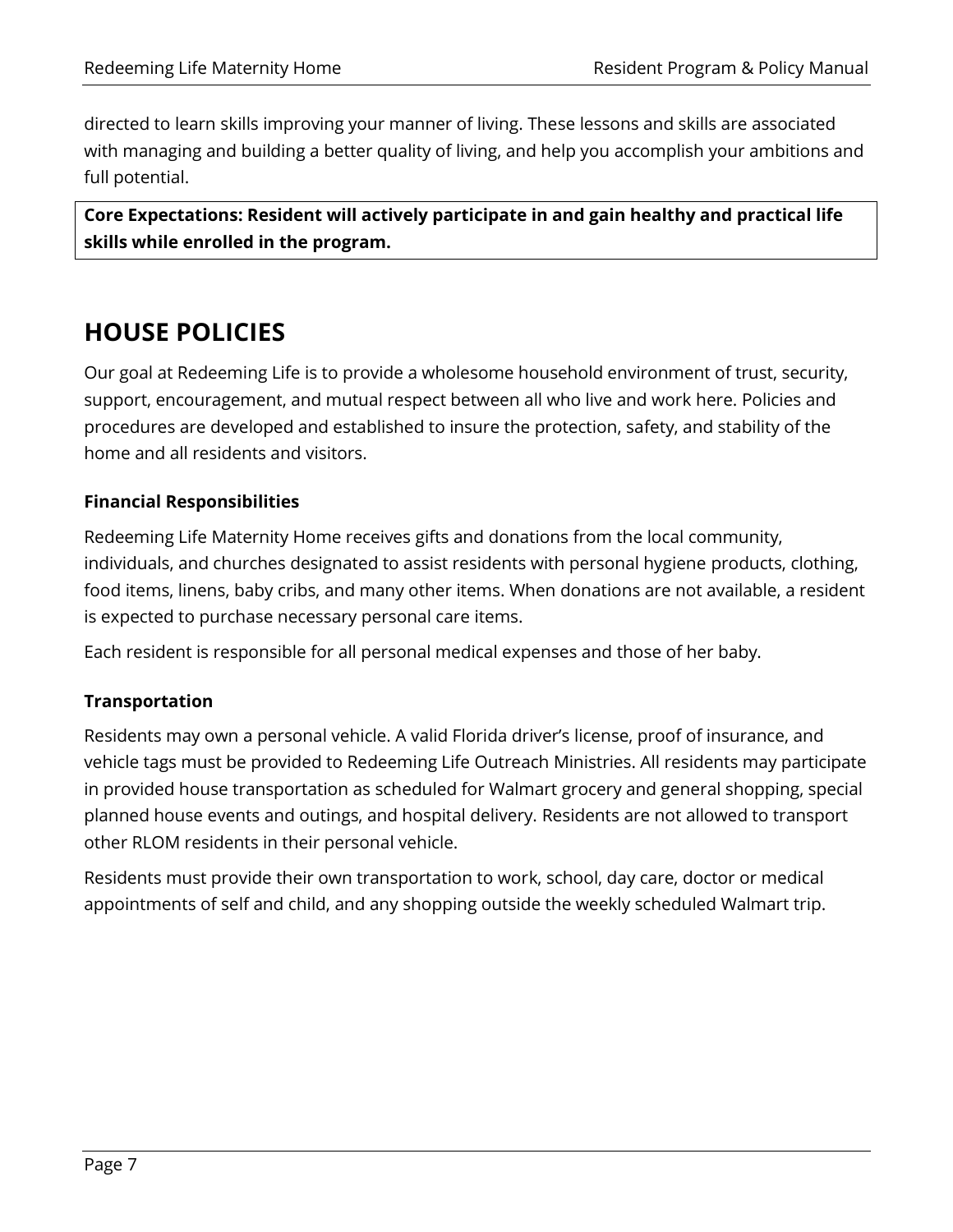#### **TV, Radio, Internet and Computer Use**

A community television is provided for use by all our residents. No televisions are permitted in the resident's bedrooms. Television program viewing is prohibited from 9:00 a.m. until 5:00 p.m., Monday through Friday, and never past 10:00 p.m. every day of the week. A clock radio is provided in each bedroom. Internet access is available for use on laptop computers only. At least one computer and printer are made available for use by our residents.

#### **Personal media Devices**

The same guidelines that apply to the community television and clock radio apply to your personal devices. In addition to the fore-mentioned guidelines, residents will not use their personal or house phone during the hours of 12:00am and 6:00am, unless it is an emergency. Use of personal devices is not allowed during evening family devotions, house meetings, and meal times. As courtesy and in respect of other residents, no personal device or phone conversation should be audible in common areas. Violation of this policy results in loss of phone use after 10:00 p.m.

#### **Visitors/Visitation/Mail**

No family or friends of a resident are allowed inside the home. All meetings with professional mental health counselor, outside agencies, and other health care or social agency providers will be scheduled off-site.

Residents are permitted to spend time with family and friends outside the home after 30 days from the resident's initial move-in date. Overnight passes are limited to one night per month after resident completes the first 12 weeks of structured program.

Residents may receive daily mail delivery at the home physical address. All outgoing and incoming mail is sorted and distributed by Redeeming Life Staff. Outgoing or Incoming special handling or large packages must be discussed with Redeeming Life Staff. Postage is the responsibility of each resident.

#### **Personal Hygiene and Dress Code**

It is expected that all residents will daily brush teeth, bathe, use deodorant, and wear clean clothes. Frequent and proper hand washing is essential for the health and sanitary environment of all residents.

#### **Laundry**

Redeeming Life Maternity Home provides an electric washer and dryer for use by all residents. Residents are assigned a personal laundry day by the Residential Manager and are to respect the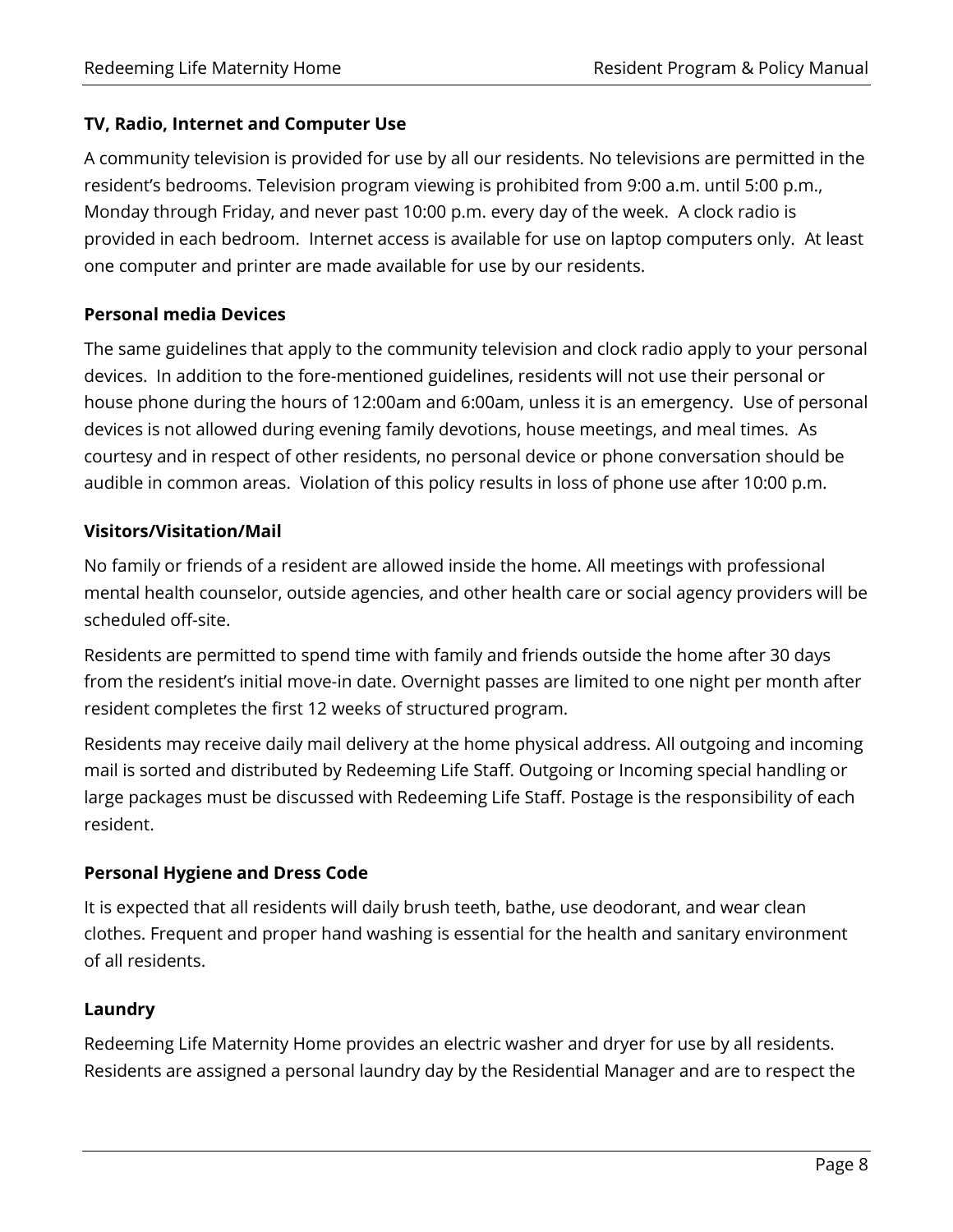other residents by adhering to the posted schedule. All personal bed sheets and linens and bath towels are washed weekly by the resident.

#### **Inspections**

All bags, suitcases, backpacks, rooms, and personal belongings are subject to inspection at any time. Thorough inspections begin at move-in and continue daily and weekly for cleanliness of personal and common space. Inspection schedule is at the discretion of Residential Manager. All rooms are to be ready for daily inspection by 9:00 a.m. Monday through Friday, 10:00 a.m. on Saturday, and 8:45 a.m. on Sunday. Rooms should be "model home" worthy.

#### **Discipline Policy**

Consequences for our actions are a part of everyday life and are either negative or positive. Noncompliance with Redeeming Life policies or house guidelines will result in a documented violation. All warnings will be documented and a challenge or corrective action assigned.

#### **Weapons**

Weapons of any kind are not permitted on Redeeming Life Outreach Ministries, Inc. properties.

#### **Child Care**

Each resident is solely responsible for the care of their children. No other resident nor any staff member is permitted to babysit or care for another resident's child. All child-care and babysitting will take place outside of the maternity home.

### **DAILY SCHEDULE**

Redeeming Life Outreach Ministries strives to teach and develop a life of responsibility, helpfulness, and accountability for every resident. During the hours of 9 a.m. through 5 p.m. Monday through Friday, residents are expected to be involved in productive activity either inside or outside the home. Residents working at home may enjoy a 60-minute break at the time of their choosing between 9 a.m. and 3 p.m. for meals, snacks, naps or rest.

All residents are ready for the day by 9:00 a.m., Monday through Friday, 10:00 a.m. on Saturday, and 8:45 a.m. on Sunday.

Evening mealtime is 6:00 p.m.-7:00 p.m. and served family style. All residents will participate in daily devotions during the evening meal time. Breakfast is completed by 9:00 AM and breakfast and lunch is each resident's responsibility.